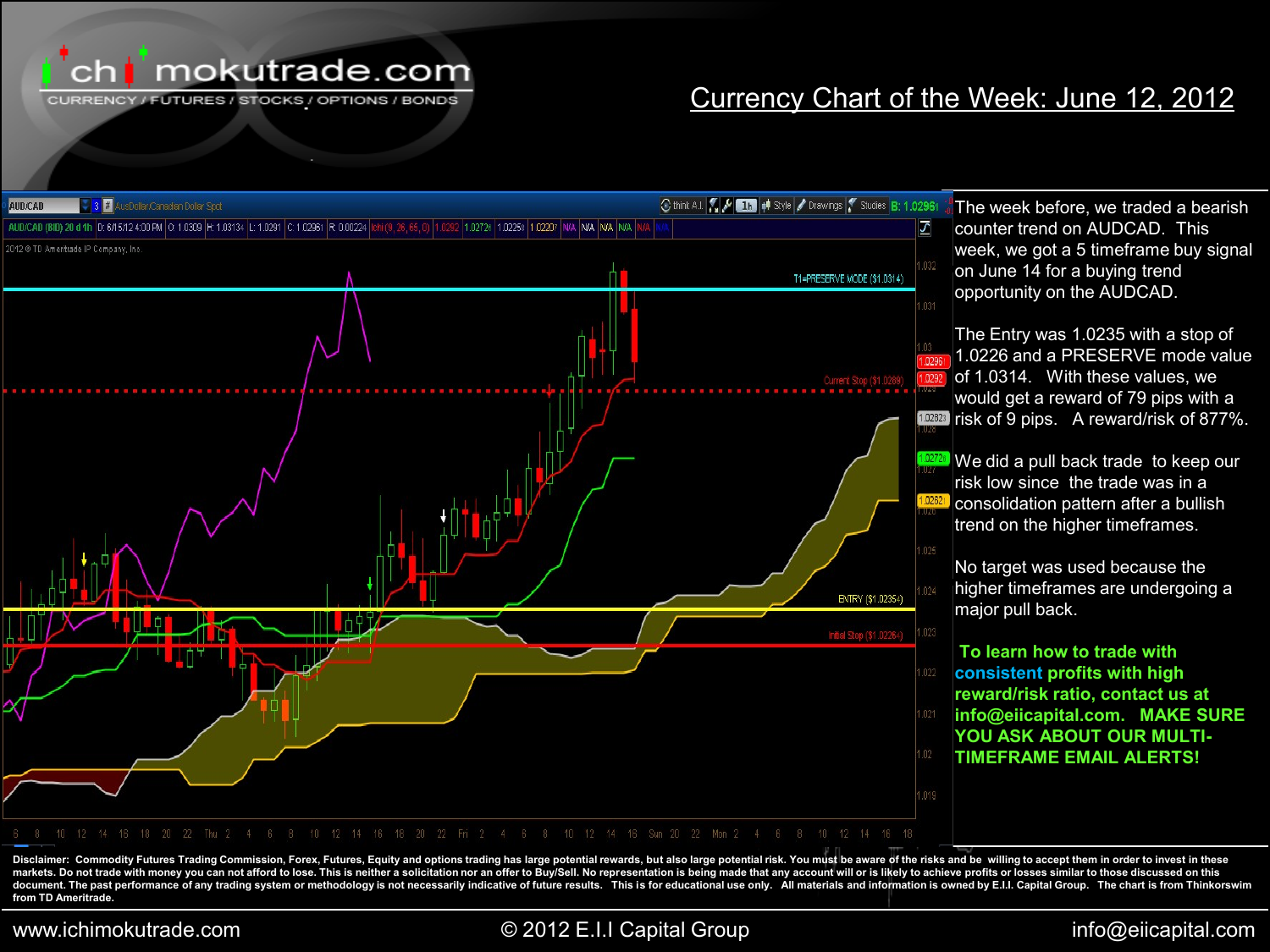

CURRENCY / FUTURES / STOCKS / OPTIONS / BONDS

## Future Chart of the Week: June 12, 2012



We retest the lows for Natural Gas on Thursday at 2.175. The momentum is still not strong bearish so we started to look for a quick day trade on Natural Gas.

The chart is a 30m chart of Natural Gas Future Contracts. The Entry was 2.204 with a stop of 2.192 and PRESERVE mode of 2.223. This would give us a reward of 0.019 and a risk of 0.012. This would give us a worse case profit of 158%. We will go into PRESERVE mode at that value in order to protect our profits and try to get a higher reward/risk ratio.

On June 14<sup>th</sup>, price drastically moved up to a point, it blasted past our PRESERVE mode. This was good but this is not normal. We eventually exited the trade at 2.518. This gave us a profit of 2458%. This is NOT normal.

**To learn how to trade with consistent profits with high reward/risk ratio, contact us at info@eiicapital.com. MAKE SURE YOU ASK ABOUT OUR MULTI-TIMEFRAME EMAIL ALERTS!**

Disclaimer: Commodity Futures Trading Commission, Forex, Futures, Equity and options trading has large potential rewards, but also large potential risk. You must be aware of the risks and be willing to accept them in order markets. Do not trade with money you can not afford to lose. This is neither a solicitation nor an offer to Buy/Sell. No representation is being made that any account will or is likely to achieve profits or losses similar document. The past performance of any trading system or methodology is not necessarily indicative of future results. This is for educational use only. All materials and information is owned by E.I.I. Capital Group. The cha **from TD Ameritrade.**